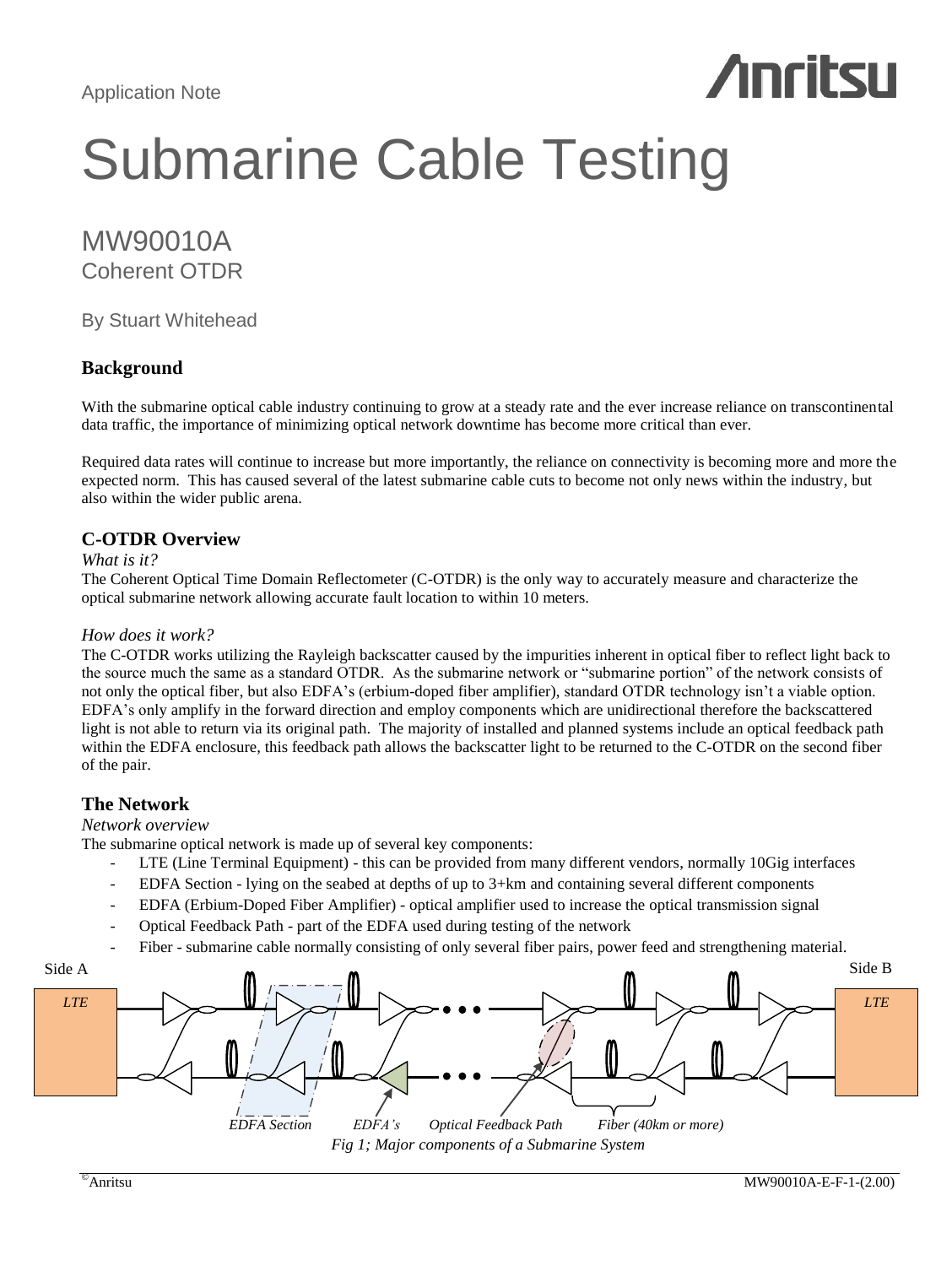## **C-OTDR**

## *Working within the Network*

Each submarine repeater has a path allowing the backscatter signal to pass backwards along the link, this path allows for monitoring the submarine portion of the optical fiber using the OTDR method. The distance between two repeater sections is joined by approximately 40 to 90 kilometers of optical fiber.

A submarine system uses multiple DWDM channels to increase the amount of total traffic between two locations (these DWDM signals are today normally at 10Gbps line rate while some companies are trialing 40Gbps). The C-OTDR probe pulse is assigned a DWDM channel.

The C-OTDR probe pulse and dummy pulse are normally placed as far away from the active traffic as possible to minimize any chance of interference. The dummy pulse occupies a second channel commonly adjacent to the probe pulse.



*Fig 2; Submarine Repeater system showing C-OTDR return path.*

The dummy pulse is required due to the automatic gain control system of the EDFA's. In a live system, the input to an EDFA is at a constant power level across multiple channels while C-OTDR testing is often completed on an unlit system (no traffic). When completing testing on an unlit system, the EDFA gain control is not able to maintain a stable output due to the pulsing power nature the C-OTDR presents to it. In order to avoid this problem, the C-OTDR is able to output on two channels which ensures a constant input level to the EDFA. The test pulse is being generated for a short period while the load pulse is on for



The C-OTDR works on the same basic principles of an OTDR which is by transmitting a light into the fiber then looking at the reflections (or backscatter) from the fiber under test. It also has the added ability to transmit on an adjustable narrow wavelength which allows the unit to be used in a live network alongside customer traffic within the DWDM network. On the receiver side of the OTDR there are several enhancements over a standard OTDR. The first major difference is the input of the C-OTDR is filtered to remove the active DWDM channels as well as extra noise. While the second and most important is the coherent detection. Coherent detection is a way of re-injecting the original transmitted wavelength allowing the resultant to show only information at exactly that wavelength. This method removes all other noise allowing for a large signal to noise improvement including reconstruction of data from well below the normal noise floor.

A submarine network is made up of many optical amplifiers to increase the power level to the DWDM wavelengths but this also increases the Amplified Spontaneous Noise (ASE) level. As each amplifier increases the ASE level, the coherent detection method enables the C-OTDR to see signals which would normally be considered hidden within or below this noise.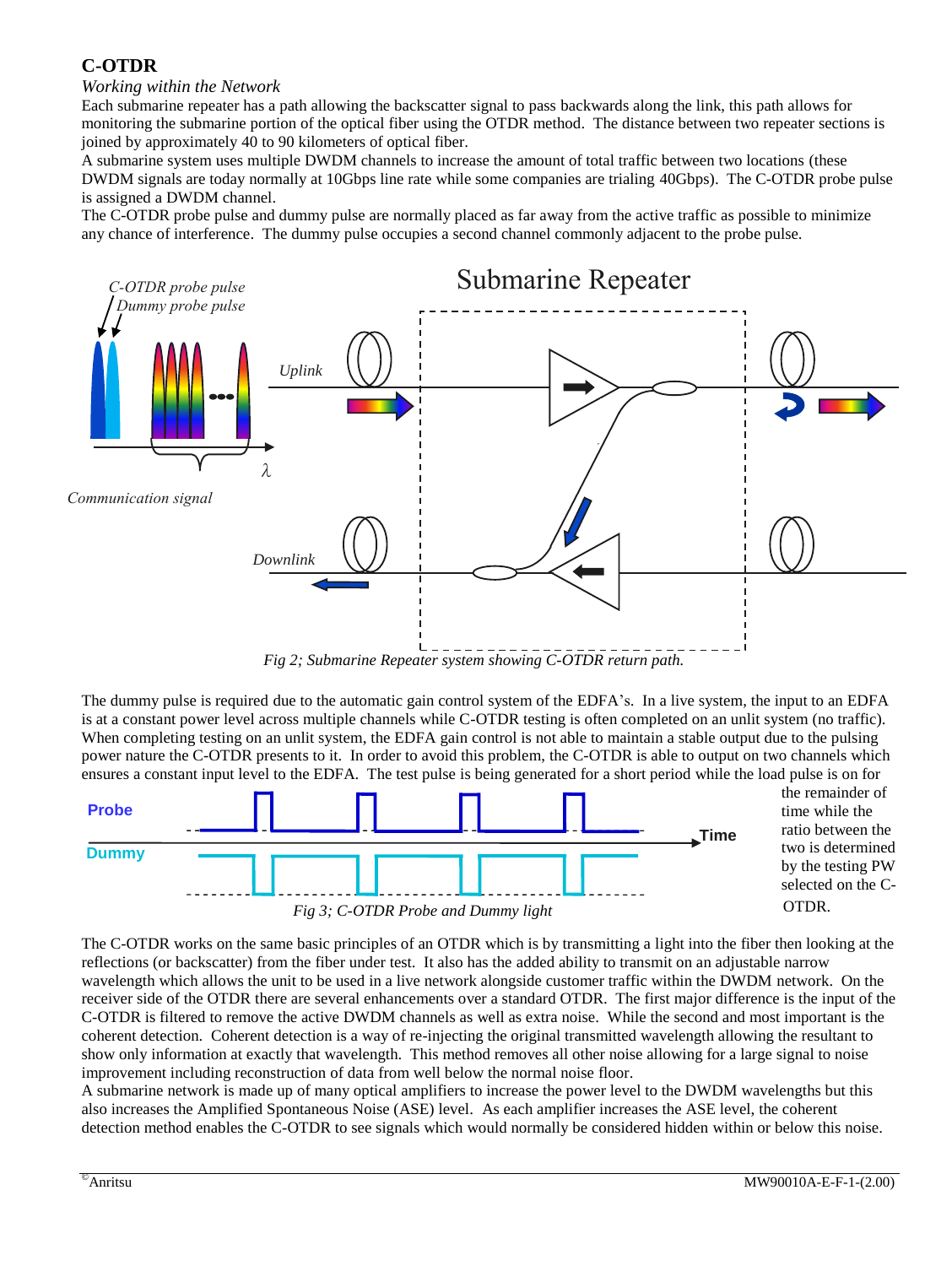

*Fig 4; Basic internal working of a C-OTDR*

## *Testing a severed network*

A submarine network consists of pairs of fibers, direction A to B and B to A linked by the Optical Feedback Path at each repeater. The feedback path makes it possible for the C-OTDR to receive backscatter from the cable transmitting in the opposite direction. When testing a cable which has been totally severed (thus a single cut in a single location), the task is relatively straight forward however this can become more complicated in either of the following situations:

Single direction if the cable is severed (i.e. A to B but not B to A):

The distance length will appear different depending on which end of the network you are testing from. The true fault location will only be shown when testing in the same direction as the transmission link fiber. Testing from the receiver end side, the fault will show the end location of the repeater directly following the cut location which could be inaccurate by as much as the distance of the repeater sections (up to 90km).

The cable is totally severed in two locations:

- A major cause of fiber cuts is due to seabed movement. This movement can cover a large geographical area and affect a large section of cable. A simultaneous cable cut in two locations can adjust the response and repair actions to be taken thus fully understanding this situation is very important.

Figure 5 shows testing from different ends of the network (not completed simultaneously):

- From direction A, the correct fault location is able to be identified while testing from direction B is incorrect. By understanding how the OTDR technology and the optical feedback path work together, the true fault location can be quickly identified.

In a situation of two cuts within close proximity of each other careful evaluation reduces the risk of badly deploying expensive resources.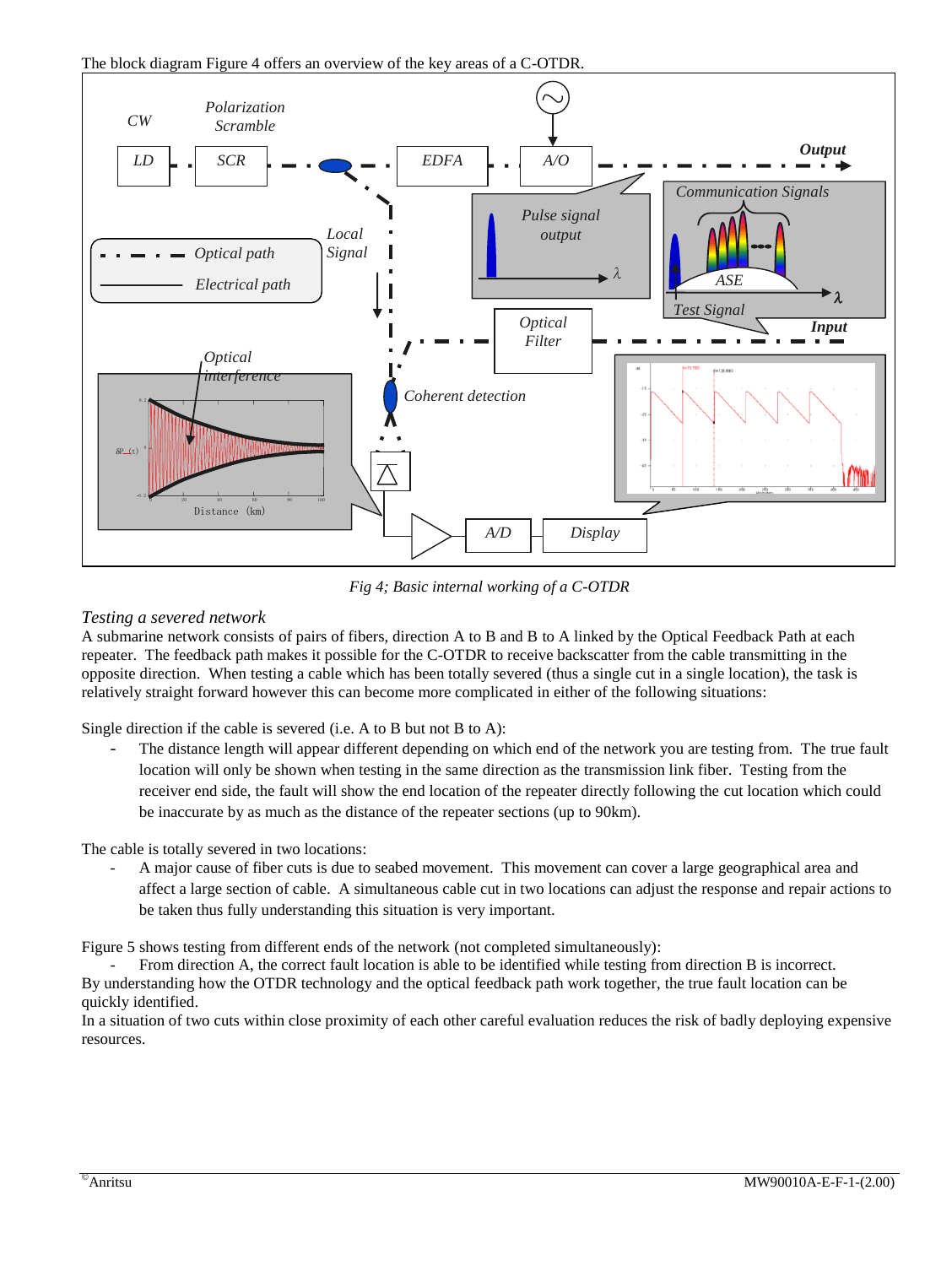

*Fig 5; C-OTDR showing the repeater and break location*

#### *C-OTDR resolution*

The importance of a C-OTDR comes from enabling accurate fault location on any length of submarine network. The data

| point resolution of many traditional<br>OTDR's is normally determined by<br>the km range setting of the OTDR. | OTDR with 50,000 data points |             |
|---------------------------------------------------------------------------------------------------------------|------------------------------|-------------|
|                                                                                                               | 10km<br>Range                | 0.2m        |
|                                                                                                               | 100km Range                  | 2m          |
| For example;                                                                                                  |                              | $T - 1.1$ . |

*Table 1; OTDR Data Point resolution*

resolution | 10,000 / 50,000 = 0.2 resolution  $100,000 / 50,000 = 2$ 

Range / data points = Resolution

- An OTDR with only 50,000
	- data points will be affected by the range setting.

This becomes an even more critical issue with submarine networks as the distance of the submarine portion is several orders of magnitude larger than terrestrial networks. Due to this the latest C-OTDR's are designed with 1.2 Million data points and automatically reduces the number of points depending on the distance range setting which has several advantages:

- Maintain the same 10m resolution irrelative of the km range setting
	- $\geq 10$ m resolution was selected as it ensures the C-OTDR is not the weakest point when locating a fault
	- 10m accuracy is well within the requirements for fault location in a Submarine Network.
- Reduce the processing time of the C-OTDR while calculating the trace
	- $\triangleright$  The C-OTDR can take approximately 8 samples per second <sup>Note 1</sup> each sample consisting of up to 1.2 Million data points. These samples are then averaged over time before the trace is displayed.
	- $\triangleright$  This processing time reduction is due to being able to reduce the number of data points being averaged when a range setting of less than 12,000km is selected.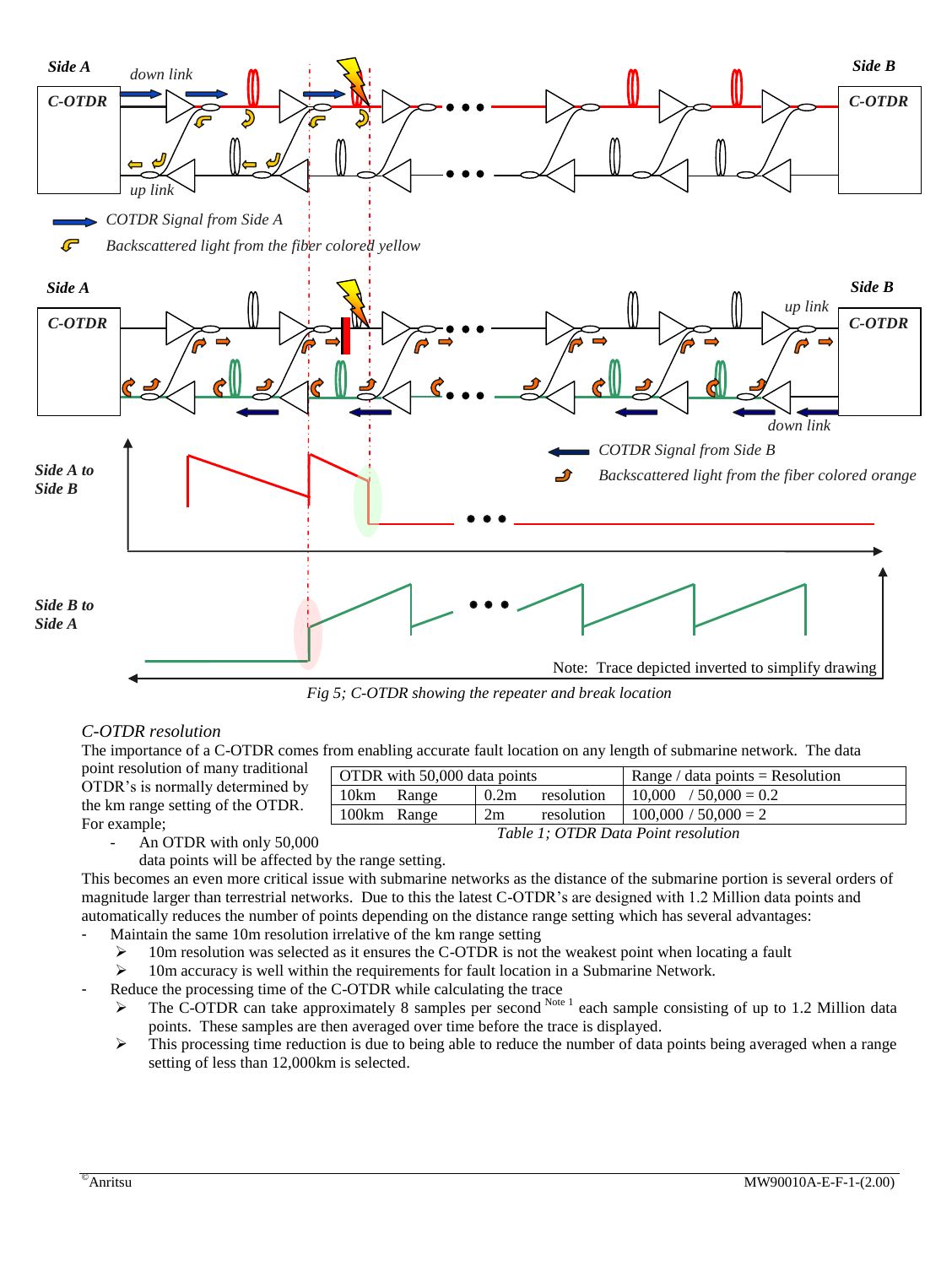Note 1

*The number of samples per minute is dependent on several factors such as, speed of light, Range and Resolution of the OTDR. To complete 1.2 million data points (each 10m apart), the C-OTDR would be set to a range of 12,000km. The time taken for light to travel 12,000km (there and back) would be approximately 120mS, Thus 1second / 120mS = 8.3 scans per second.*

Using a C-OTDR with less data points can become a large issue if the user was required to measure longer links.

- An example would be if the C-OTDR had a maximum of 10,000 data points and the range was set to 8,000km,
	- $\geq$  8,000km / 10,000 = 800m (data point inaccuracy). See Fig 6,
		- This inaccuracy could cause extended delays in locating the end fiber fault, in turn delaying network restoration.



*Fig 6; Data Point resolution of different C-OTDR's*

## **Conclusion**

#### *Why the C-OTDR technology*

The C-OTDR offers the best technology for testing submarine fiber optic cables. The newer generation of C-OTDR's allows for not only extremely accurate distance measurements, but also full characterization of optical events. The combination of the C-OTDR's coherent technology and submarine cable optical feedback path ensures thousands of kilometers of fiber can be characterized quickly and efficiently. With some basic knowledge and a simple interface, even an inexperienced engineer is able to ensure the expensive task of fault restoration is completed as quickly and efficiently as possible.